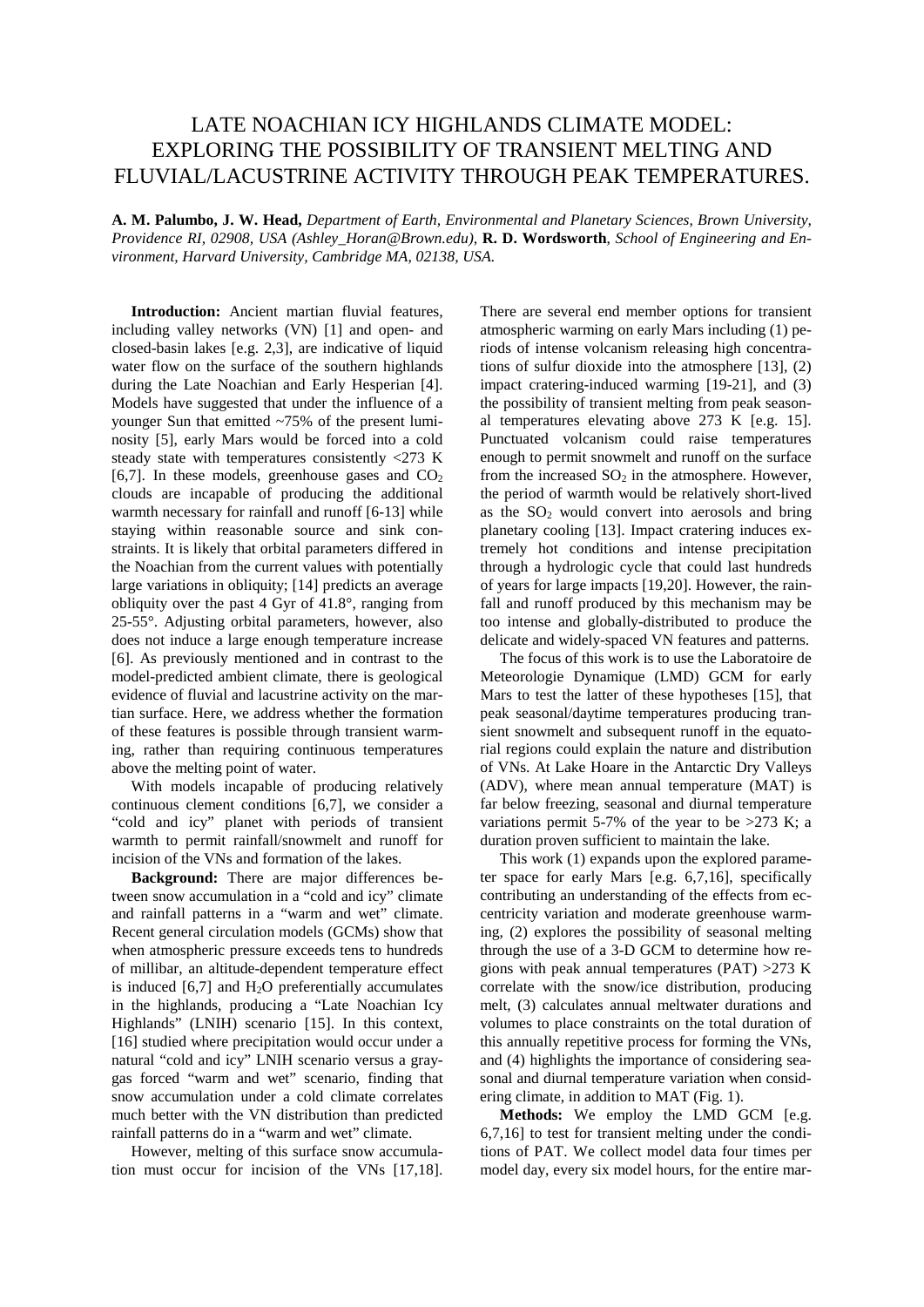tian year. This ensures that we are capturing the absolute warmest daily temperatures (noon-time).

 *Parameter space explored.* In this analysis, we focus on a range of pressures for a pure  $CO<sub>2</sub>$  atmosphere (600-1000 mbar) [e.g. 6], and explore the effects of a range of spin-axis obliquities (25-55°) and eccentricities (0-0.097) that correspond to predictions by [14] for the Late Noachian, assuming a solar luminosity 75% of the current value [5,23]. We specifically test 600, 800, and 1000 mbar atmospheres, each at obliquities of 25, 35, 45, and 55° and eccentricities of 0 (circular) and 0.097.

 Additionally, we re-visit our parameter space including the addition of a small amount of greenhouse gas surrogate in the atmosphere, an addition that serves to strengthen the annual warming effect, to assess how much annual atmospheric warming could occur above 273 K under conditions where MAT is >225 K but still <273 K. Because of uncertainty in sources and sinks for specific greenhouse gases, we account for greenhouse warming by adding gray gas, which absorbs evenly across the spectrum at a defined absorption coefficient (K). We choose a small K to raise MAT by only a few degrees, maintaining an overall "cold and icy" climate (absorption coefficient  $\kappa$ =2.5e-5 kg m<sup>-2</sup>; ~10 K additional warming).

 *Determine if regions with PAT >273 K correlate with the ice distribution.* First, we produce MAT and PAT maps to determine what locations on the globe experience temperatures >273 K for at least one data point per year. In exploring this parameter space and analyzing the distribution of regions with PAT >273 K, we draw first order conclusions regarding whether transient melting of snow and ice may be responsible for VN formation by determining if regions of snow accumulation, PAT >273 K, and the VN distribution are correlated [16]. These results also lay the basis for determining whether or not repetitive yearly peak-condition melting events in similar locations over long periods of time could be responsible for more significant fluvial/lacustrine activity if yearly amounts are insufficient to explain the entire VN landscape, a situation that is observed in the ADV [15]. In summary, we search for regions with substantial snow accumulation (~1 km ELA; Fig. 2) that also have PAT above the melting point of water, permitting snowmelt and runoff at these locations.

 Although peak seasonal melting can form fluvial features in the ADV [15], it is possible that peak temperatures  $>273$  K (PAT maps; Fig. 3) on Mars may not last for more than a few hours yearly (>1 data point), which would be insufficient to cause the necessary scale of melting and erosion [17]. To reconcile this, we (1) produce temperature time-series at three VN locations to determine the annual duration of melt conditions and (2) assess the total amount of annual meltwater globally through "positive degree day" (PDD) calculations to determine if peak temperatures last long enough to provide sufficient melting [17,22] in comparison to the ADV and determine the number of years that this process must repeat to produce enough erosion for VN formation [18].

 Our PAT maps place further constraints on the spin-axis orbital parameter space necessary to maximize transient melting. We compare regions where melting could occur to the VN distribution to determine the conditions most suitable for VN formation.

 *Constrain melt durations and quantities.* Melting of the ice sheet and subsequent runoff lead to VN formation. Here, we focus on three specific VNs: Evros Valles (12°S, 12°E), networks near Kasei Outflow Channel (23°N, 55°W), and Parana Valles (24.1°S, 10.8°W) (Fig. 2). The chosen networks are widely spread and represent a global sample. We produce temperature time-series for one year at each of these VNs to determine the annual duration of and percentage of the year with temperatures >273 K.

 Next, we quantify the annual amount of melt produced. We adopt the methods of [17] to calculate the amount of meltwater produced for a given number of PDD. For the purpose of this study, we define a PDD as having at least 6 hours  $>273$  K, or one model data point per day (there are 4 points/day). We calculate the number of days with PDD≥1 at every model grid point (lat, lon) to produce a PDD map, which displays the PDD value across the planet. Comparing this map with the predicted LNIH ice distribution, we locate all model grid points with PDD≥1 and snow or ice present (PDD+snow map). Then, adopting the PDD conversion factor for Mars, 1.08 mm/PDD [17], we integrate over the PDD+snow map to determine the thickness of ice melted in one year. We convert this into a volume based on the area of overlapping PDD≥1 and snow/ice, and compare the amount of melt per year with the total amount of water required to form the VNs [18]. Thus, we can determine the number of years that this process must repeat to form the VNs, if possible at all, for all spinaxis orbital conditions considered here.

 **Results and Discussion:** Fig. 3 shows a specific example from our study: MAT, PAT, and PAT >273 K maps for 25 and 45° obliquity, circular orbit, 600 and  $1000$  mbar  $CO<sub>2</sub>$  atmosphere, and moderate gray gas warming. We highlight the aforementioned results here because they provide the most seasonal melting. Importantly, without additional greenhouse warming, the studied VNs experience one or no days above freezing annually, which we determine is insufficient for formation of the VNs and lakes.

 The maps in Fig. 3 highlight the dependence of MAT and PAT on obliquity and atmospheric pressure. As atmospheric pressure increases, so does MAT and the region of the planet with PAT > 273 K. As obliquity increases, maximum solar insolation migrates towards the north pole (for precession considered here), migrating the region of PAT  $>273$  K poleward as well. The third panel in Fig. 3 highlights regions with PAT  $>273$  K in pink, corresponding to a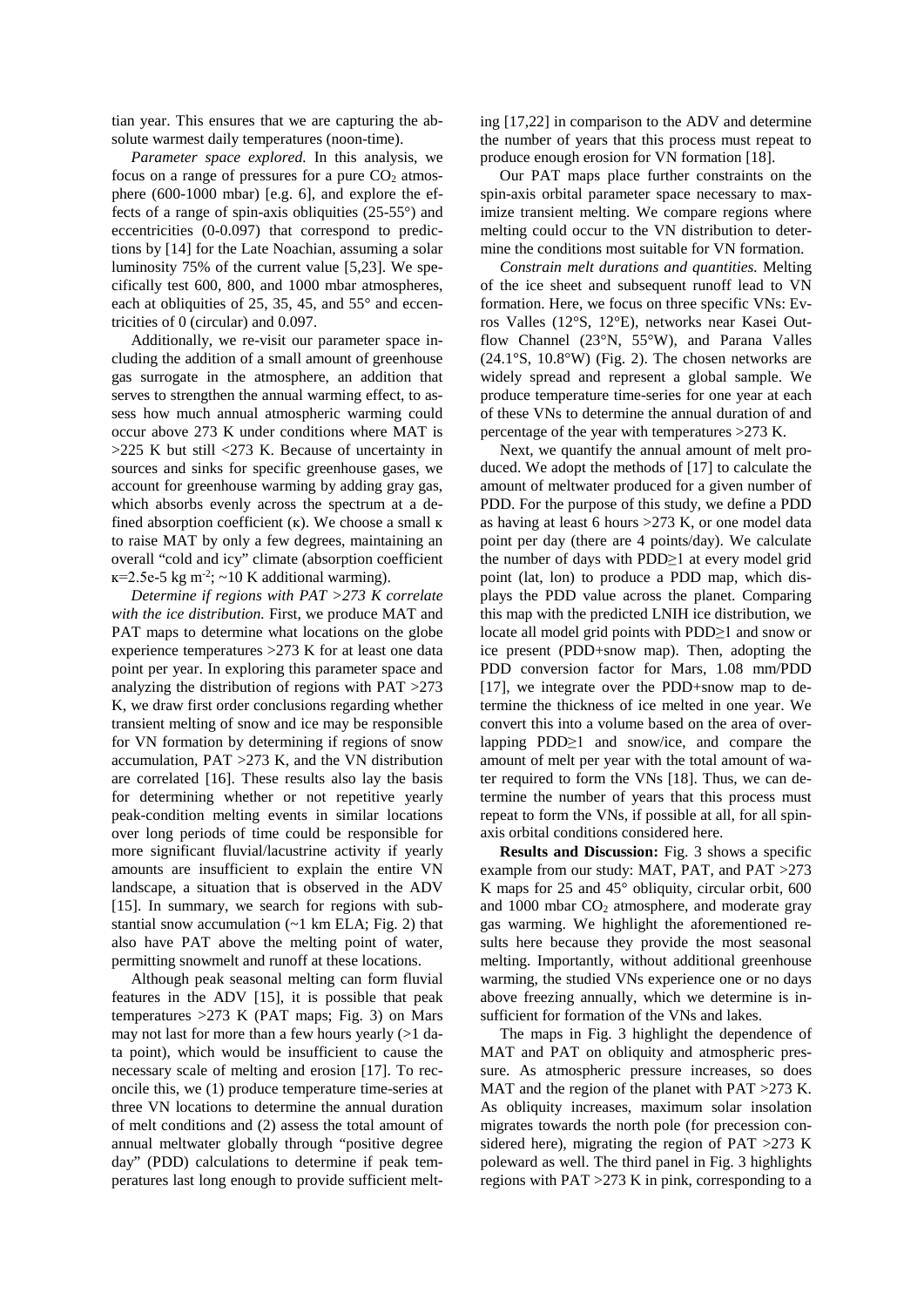significant portion of the globe, increasing in percentage for higher atmospheric pressure and shifting to the equator for low obliquities. Thus, we determine that high pressure, low obliquity conditions are most suitable to melting/runoff in equatorial regions.

With evidence that PAT can be > 273 K in equatorial regions where VNs are abundant, we proceed to the VN portion of this study. One-year time-series at the three VN study sites are shown in Fig. 4. Under all conditions, each VN either approaches 273 K or is  $>273$  K for a few data points per year, in contrast to the non-gray gas simulations. This even holds true for Parana Valles, whose southern location prevents it from receiving as strong of solar insolation as the other sites because of obliquity effects. Under many studied conditions, the VN sites experience a percentage of the year >273 K comparable to or more than what is observed in the ADV, implying that these conditions could be sufficient to form and sustain the VNs if the process repeats for many years.

 Finally, we consider the total amount of melt produced by peak seasonal melting. Fig. 5 shows a sample map of the region with PDD≥1 overlaying the predicted LNIH ~1 km ELA (equilibrium line altitude) ice distribution [15]. The overlapping regions are used for PDD calculations, as previously described. Although the amount of melt produced through this process annually is very small, repeating this process for many years can produce a significant amount of melt (when including the influence of  $~10$ K additional warming). We are currently constraining how many years this process must repeat to explain the observed VN distribution.

 **Conclusions:** Our results show evidence that peak summertime temperatures can exceed 273 K in areas of long-term snow and ice accumulation in equatorial regions of the southern uplands, allowing for transient melting that corresponds latitudinally with the VN distribution. We find that the best spinaxis orbital conditions to produce temperatures >273 K in the equatorial regions are low obliquity, because peak solar insolation is equatorial, and high atmospheric pressure, trapping more heat in the atmosphere;  $25^{\circ}$  and 1000 mbar  $CO<sub>2</sub>$ . Increasing eccentricity increases the strength of seasonal cycles, thus increasing the magnitude of summertime conditions (eccentricity data not shown here). However, the predicted maximum eccentricity, 0.097 [14], is too low to force a large increase in temperature. Thus, while understanding the implications of eccentricity variations in the Noachian is important, it does not contribute to a large increase in seasonal warming.

 Without additional greenhouse warming, our results suggest that the periods of heating are short lived and thus another contribution mechanism of transient atmospheric warming would be required for VN incision, such as impact cratering [19-21] or volcanism [13]. However, when considering at least 10 K additional greenhouse warming, we conclude that

transient melting over long geologic timescales could occur through small amounts of yearly melting and erosion during the warmest hours of the martian summer season [15]. With at least 10 K of additional greenhouse warming, we find that it is possible that the fluvial features could form solely through seasonal temperature variation. Constraining the specific greenhouse gases responsible for this warming is the topic of future work.

 In this work, we highlight the importance of considering seasonal temperature variation in a "cold and icy" climate. Although MAT is far below the melting point of water  $(-235 \text{ K})$ , peak summertime temperatures can be >273 K in equatorial regions. Thus, we conclude that with moderate warming it is possible to form the VNs from snowmelt and subsequent runoff on long time scales. We have also contributed to broadening the parameter space explored for early Mars climate, contributing an understanding of the effects of eccentricity variations and moderate greenhouse warming, and have applied qualitative techniques to GCM data to determine meltwater totals from seasonal melting. Our ongoing work includes comparing our results, melt durations and volumes with previously calculated values [17,22] to address the required duration for this process to form the VNs and lakes.

**References:** [1] Hynek et al. (2010), *J*. *Geophys. Res. Planets* **115**, E09008. [2] Fassett and Head (2008a), *Icarus* **195**, 61– 89. [3] Goudge et al. (2015), *Icarus* **260**, 346-367. [4] Fassett and Head (2008b), *Icarus* **198**, 37–56. [5] Gough (1981), *Sol. Phys.* **74**, 21-24*.* [6] Forget et al. (2013), *Icarus* **222,** 81-99. [7] Wordsworth et al. (2013), *Icarus* **222(1),** 1-19. [8] Kuhn and Atreya (1979), *Icarus* **37**, 207-213. [9] Kasting et al. (1992), *Martian Surf. and Atm. through Time.* 84-85. [10] Segan and Chyba (1997), *Science* **276**, 1217-1221. [11] Johnson et al. (2008), *J. Geophys. Res. Atm.* **107**, 8022. [12] Wolf and Toon (2010), *Science* **328**, 1266. [13] Halevy and Head (2014), *Nat. Geosci.* **7,** 865-868 [14] Laskar et al. (2004), *Icarus* **170**, 343-364. [15] Head and Marchant (2014), *Antarctic Sci.* **26**, 774-800. [16] Wordsworth et al. (2015), *J. Geophys. Res. Planets* **120,** 1201-1219. [17] Fastook and Head (2015), *PSS* **106**, 82-98. [18] Rosenberg and Head (2015), *PSS* **117**, 429-435. [19] Segura et al. (2002), *Science* **298**, 1997-1980. [20] Segura et al. (2008), *J. Geophys. Res.* **113**, E11007. [21] Toon et al. (2010), *Earth Planet. Sci.* **38**, 303-322. [22] Scanlon et al. (2013), *Geophys. Res. Lett.* **40**, 4182-4187. [23] Sagan and Mullen (1972), *Science* **177***, 52-56*.